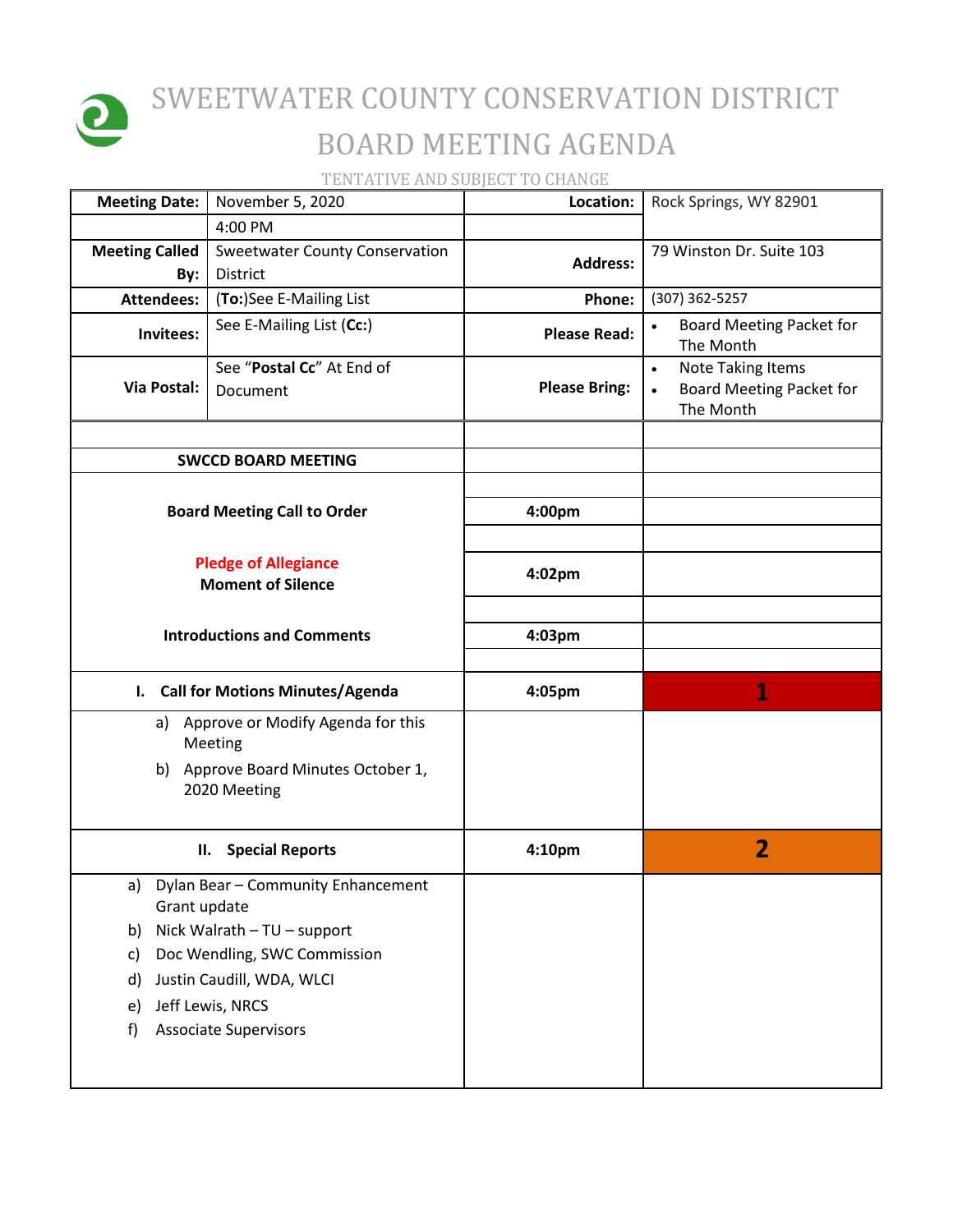| <b>Unfinished Business</b><br>III.                       | 4:35pm | З |
|----------------------------------------------------------|--------|---|
| <b>Bitter Killpecker Creek Updates and Actions</b><br>a) |        |   |
| <b>Grout Maintenance completed</b>                       |        |   |
| Reclamation - seeding                                    |        |   |
| Land & Resource Use Plan & Policy - Draft<br>b)          |        |   |
| <b>Trout Unlimited support</b><br>C)                     |        |   |
|                                                          |        |   |
| <b>New Business</b><br>IV.                               | 4:50pm | 4 |
| WACD - What's up email - NACD SRM<br>a)                  |        |   |
| <b>Emergency Resolutions</b>                             |        |   |
| Trout Creek Assessement Report Draft (action)<br>b)      |        |   |
| <b>Supervisors Report</b><br>V.                          | 5:00pm | 5 |
| Mary Thoman<br>a)                                        |        |   |
| <b>Tom Burris</b><br>b)                                  |        |   |
| Jean Dickinson<br>C)                                     |        |   |
| Stephanie Anderson<br>d)                                 |        |   |
| Joshua Coursey<br>e)                                     |        |   |
|                                                          |        |   |
|                                                          |        |   |

| <b>Break</b>                                                                                                                                              | 5:20pm | <b>BK</b> |
|-----------------------------------------------------------------------------------------------------------------------------------------------------------|--------|-----------|
|                                                                                                                                                           |        |           |
| VI. Staff Reports                                                                                                                                         | 5:25pm | 6         |
| Karen Pecheny<br>a)<br>2020-21 Tree Sales Program<br>Associate Supervisors - Internal Policies<br>WDA - Education Function/Pursue Local<br>Funding (sign) |        |           |
| VII.<br><b>Financial Reports</b>                                                                                                                          | 5:35pm |           |
| Treasurer's Report - Pay bills as presented<br>a)                                                                                                         |        |           |
| <b>Accept Treasurer's Report</b><br>b)                                                                                                                    |        |           |
| Reconciliation Report - April, May, June, July,<br>C)<br>Aug, Sept-2020                                                                                   |        |           |
| Internal Audit - Signed and Submitted<br>d)                                                                                                               |        |           |
| <b>Public Comments</b><br>VIII.                                                                                                                           | 5:45pm | 8         |
| a)                                                                                                                                                        |        |           |